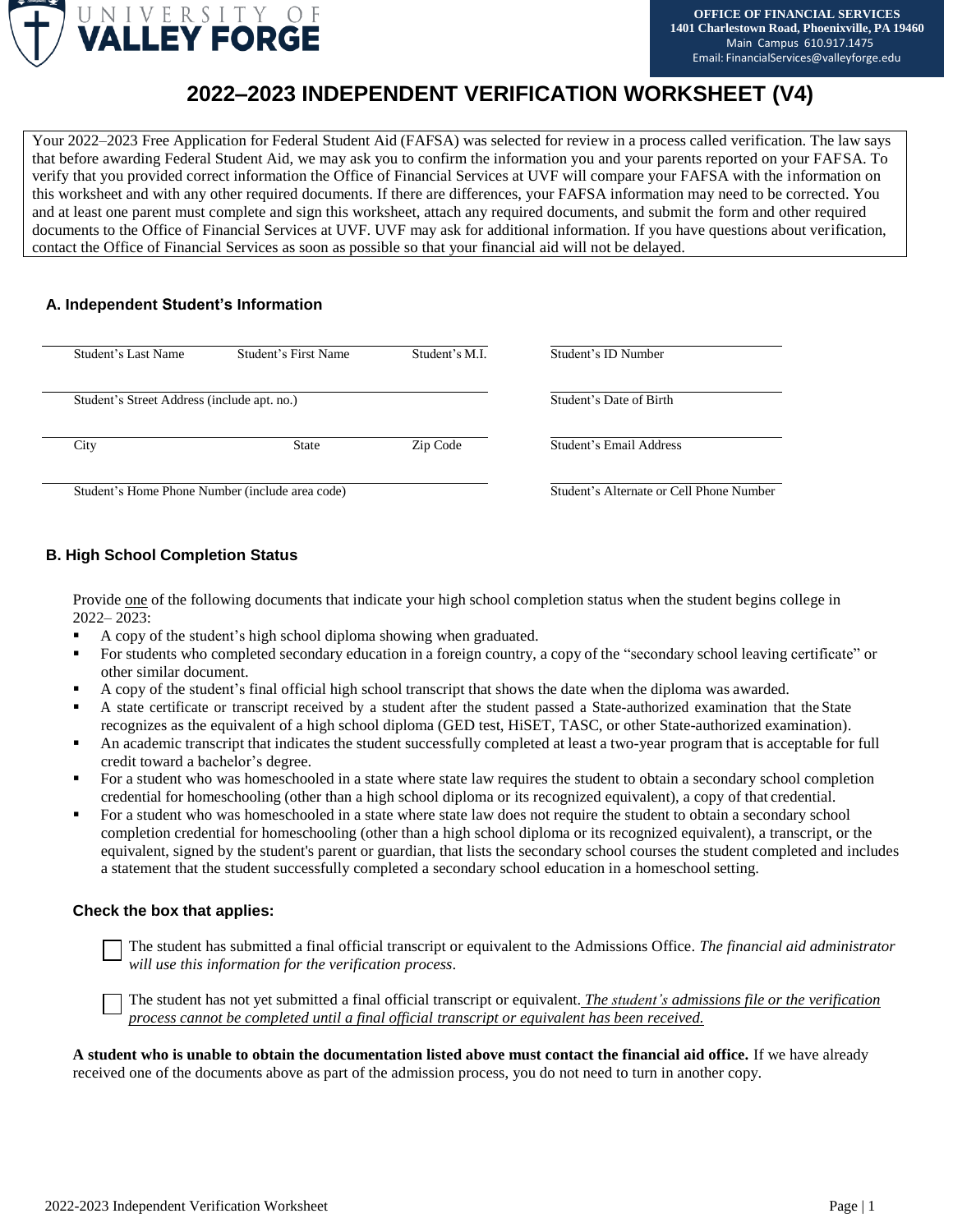

# **C. Identity and Statement of Educational Purpose**

*To be signed at the institution:*

The student must appear in person at the student must appear in person at the student must appear in person at

(Name of Postsecondary Educational Institution)

by presenting an unexpired valid government-issued photo identification (ID), such as, but not limited to, a driver's license, other state-issued ID, or passport. The institution will maintain a copy of the student's photo ID that is annotated by the institution with the date it was received and reviewed, and the name of the official at the institution authorized to receive and review the student's ID.

In addition, the student must sign, in the presence of the institutional official, the Statement of Educational Purpose provided below.

#### *To be signed in the presence of a Notary:*

If the student is unable to appear in person at the Institution to verify his or her identity, the student must provide to the Institution:

- A. A copy of the unexpired valid government-issued photo identification (ID) that is acknowledged in the notary statement below, or that is presented to a notary, such as, but not limited to, a driver's license, other state-issued ID, or passport; and
- B. The original Statement of Educational Purpose provided below, which must be notarized. If the notary statement appears on a separate page than the Statement of Educational Purpose, there must be a clear indication that the Statement of Educational Purpose was the document notarized.

#### **Statement of Educational Purpose**

| (Print Student's Name)                                                                                                                                                                                                        |                                                                   |                          |  |
|-------------------------------------------------------------------------------------------------------------------------------------------------------------------------------------------------------------------------------|-------------------------------------------------------------------|--------------------------|--|
| and that the federal student financial assistance I may receive will only be used for educational purposes and to pay the cost of                                                                                             |                                                                   |                          |  |
|                                                                                                                                                                                                                               |                                                                   |                          |  |
| attending and the contract of the contract of the contract of the contract of the contract of the contract of the contract of the contract of the contract of the contract of the contract of the contract of the contract of | for 2022-2023.                                                    |                          |  |
| (Name of Postsecondary Educational Institution)                                                                                                                                                                               |                                                                   |                          |  |
| the control of the control of the control of the control of the control of the control of                                                                                                                                     |                                                                   |                          |  |
| Student's Signature                                                                                                                                                                                                           | Date                                                              | Student's ID Number      |  |
|                                                                                                                                                                                                                               |                                                                   |                          |  |
| Authorized Institutional Official's Signature                                                                                                                                                                                 | Date                                                              |                          |  |
|                                                                                                                                                                                                                               |                                                                   |                          |  |
|                                                                                                                                                                                                                               | <b>Notary's Certificate of Acknowledgement</b>                    |                          |  |
| State of City/County of City/County of City/County of City/County of City/County of City/County of City/County of City                                                                                                        |                                                                   |                          |  |
|                                                                                                                                                                                                                               |                                                                   |                          |  |
| (Date)                                                                                                                                                                                                                        | (Notary's Printed Name)                                           |                          |  |
| and provided to me on basis of satisfactory evidence of identification                                                                                                                                                        |                                                                   |                          |  |
| (Printed Name of Signer)                                                                                                                                                                                                      |                                                                   |                          |  |
|                                                                                                                                                                                                                               | to be the above-named person who signed the foregoing instrument. |                          |  |
| (Type of government-issued photo ID provided)                                                                                                                                                                                 |                                                                   |                          |  |
|                                                                                                                                                                                                                               |                                                                   |                          |  |
| WITNESS my hand and official seal:                                                                                                                                                                                            |                                                                   |                          |  |
|                                                                                                                                                                                                                               |                                                                   | My commission expires on |  |
| (Notary signature)                                                                                                                                                                                                            | (Seal)                                                            | (Date)                   |  |
|                                                                                                                                                                                                                               |                                                                   |                          |  |